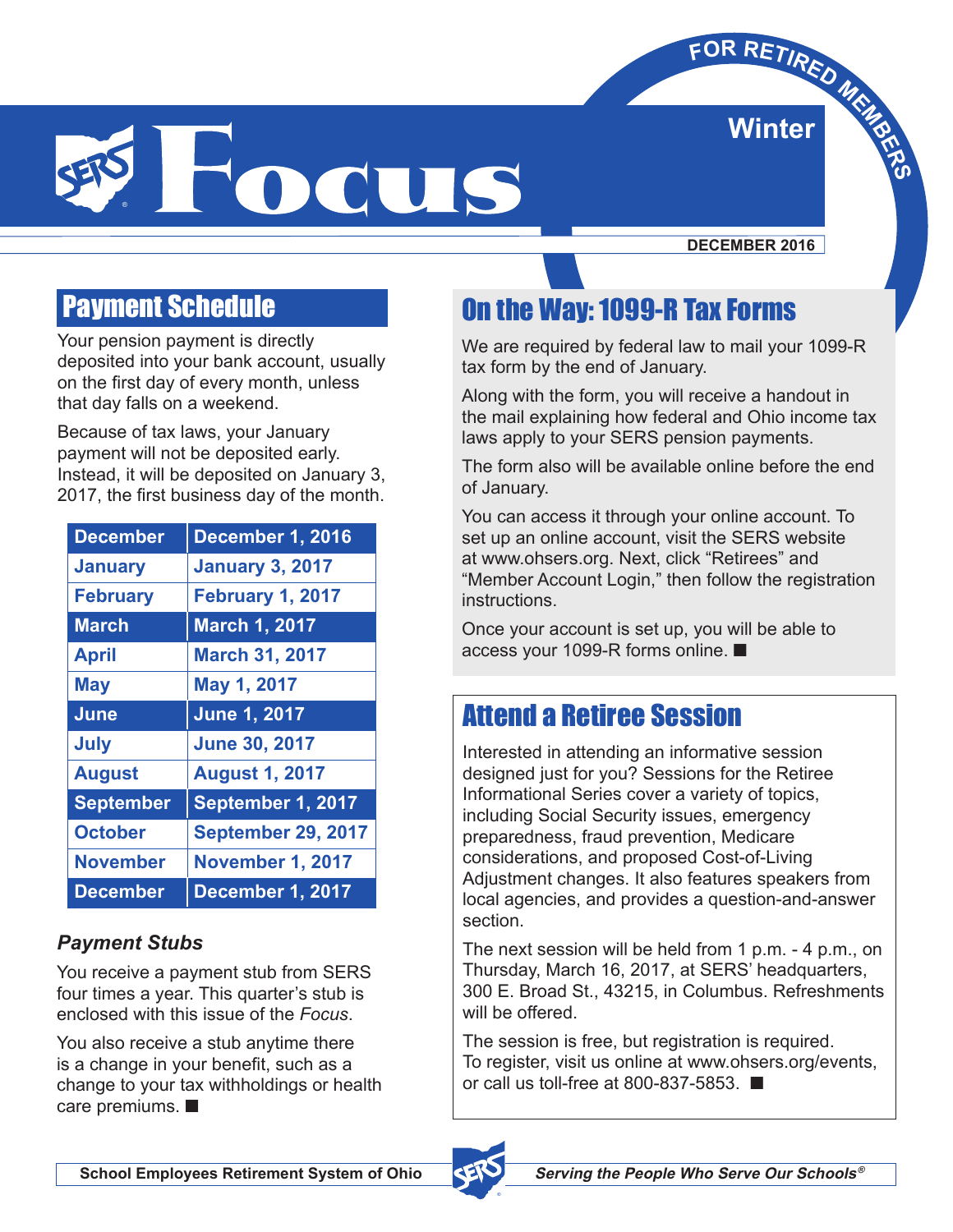## Enrolled in a Non-Medicare SERS Plan?

#### *You Will Receive a 1095-B Tax Form*

In January, SERS will report to the IRS that in 2016 it provided non-Medicare plan participants with minimum essential coverage as required by the Affordable Care Act.

Benefit recipients will receive a 1095-B form in the mail showing the months that they and/or any of their dependents had SERS non-Medicare health care coverage.

Some benefit recipients will receive more than one 1095-B form because they were enrolled in more than one non-Medicare plan during the year.

For example, benefit recipients enrolled in the HealthSpan HMO plan who moved mid-year into the Aetna Choice POS II plan will receive two forms. One form will show the months they had HealthSpan coverage; another form will show the months they had Aetna coverage.

Medicare plan participants will not receive the form because being enrolled in Medicare meets the Affordable Care Act's coverage requirements.

Taxpayers are not required to send in proof of health care coverage to the IRS when filing their tax returns. However, it's a good idea to keep these records to verify coverage. ■

## COLA Changes Awaiting Legislation

After a year of analyzing SERS' financial situation and looking at all possible changes to improve immediate financial challenges, the Board voted to make Cost-of-Living Adjustment (COLA) changes that will affect active members and retirees beginning in 2018.

Including retirees in the solution was difficult knowing the importance of that benefit to those on a fixed income. The reality of SERS' financial challenges is that retirees account for 60% of SERS' unfunded liabilities, mainly because of the continued increase in life expectancy. People are living longer in retirement, and investment returns are not enough to cover this gap.

In 2012, SERS changed age and service requirements for active members to address this concern for future retirees. SERS' actuary made it clear that to reduce SERS' unfunded liabilities and financially stabilize the System long term, retirees had to be included in the solution.

#### *Proposed Changes*

After extended discussions with advocacy groups, the Board decided to:

- replace the current 3% COLA with a COLA based on the Consumer Price Index capped at 2.5%
- implement a 4-year waiting period for new retirees
- temporarily suspend COLAs for retired members and benefit recipients for three years

To understand why the COLA changes are necessary, visit the SERS website at www.ohsers.org and read the *COLA Changes – What You Need to Know* handout.

Also, we opened an email address at pensionreform@ohsers.org for anyone who wants to ask questions about the COLA changes or provide feedback to the Board

#### Published by the **School Employees Retirement System of Ohio**

300 E. Broad St., Suite 100 Columbus, OH 43215-3746 ■ 614-222-5853 ■ Toll-Free 800-878-5853 ■ www.ohsers.org

#### **RETIREMENT BOARD**

Barbra M. Phillips Chair, *Employee-Member*

Madonna D. Faragher Vice-Chair, *Employee-Member* James H. Haller *Employee-Member* Christine D. Holland *Employee-Member*

Catherine P. Moss *Retiree-Member*

James A. Rossler, Jr. *Appointed Member*

Daniel L. Wilson *Appointed Member* Beverly A. Woolridge *Retiree-Member*

Vacant *Appointed Member* Helen M. Ninos *Interim Executive Director*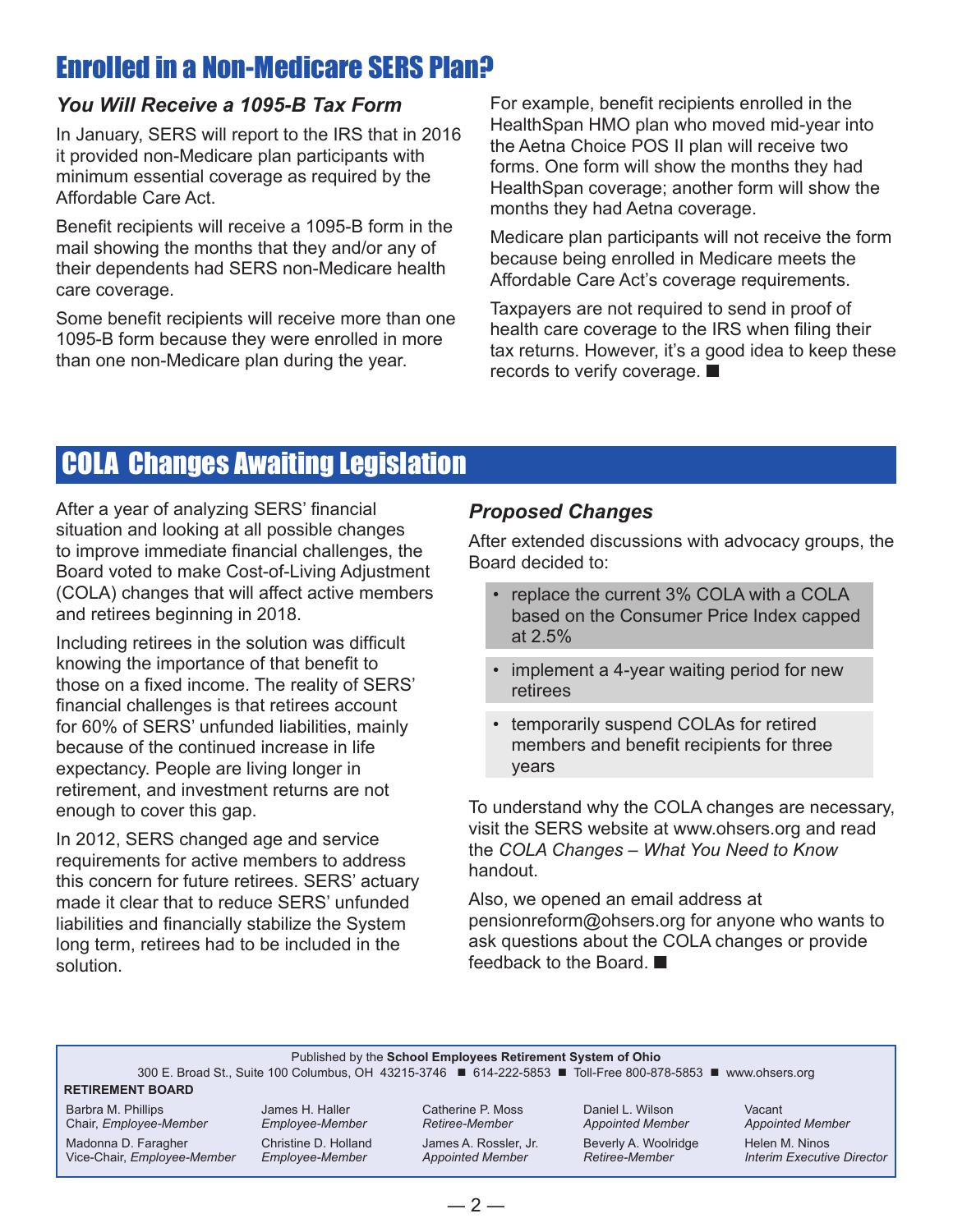

## Health Care News

## Part B Premium Going Up

In 2017, SERS benefit recipients who do not receive a monthly Social Security benefit will see a 10% increase in their Medicare Part B premium. Just like last year, because of a small Social Security COLA increase (0.3%), the entire burden of the Part B increase falls disproportionately on public employees who receive a public pension rather than Social Security retirees.

Due to Social Security's Hold Harmless provision, which prevents an increase in Medicare Part B premiums greater than the dollar amount of the Social Security COLA increase, 30% of Medicare recipients must cover 100% of the 2017 Part B premiums. We believe this is unfair.

We need your help in fighting the increase and getting the Hold Harmless provision changed to a fairer formula.

On the SERS website at www.ohsers.org, we have a Legislative Action Center where you can email messages to your federal legislators. There is a sample "Stop the Medicare Part B Premium Increase" letter you can use or you can write your own letter. You can make a big difference in just 5 minutes. ■

## Keep Your Part B Coverage

If your Medicare Part B coverage is cancelled for non-payment of premiums, your out-of-pocket costs for medical services will increase.

You will become responsible for paying 100% of the costs for doctor visits, X-rays, and other services normally covered under Part B.

In addition, you cannot remain enrolled in a Medicare Advantage or a Medicare supplemental plan.

It's important to contact Social Security immediately if you receive a warning letter about Part B cancellation. When you are cancelled, it can be very expensive to get the coverage reinstated.

SERS can help you work with Social Security to regain your Part B coverage. ■

## Some SERS Health Care Plans Sending New ID Cards

Most SERS health care plan participants will not receive a new ID card in 2017. You will be sent a new ID card only if you are:

- a PrimeTime Health Plan participant
- an Express Scripts plan participant with Medicare ONLY

If you have one of these plans, your new ID card will be sent in late December. If not, continue using your current ID card.

#### *Vision and Dental Cards*

When you have vision coverage through SERS, you do not need an ID card to receive your benefits. Tell your provider that you have Vision Service Plan (VSP) coverage through SERS. Providers

in the VSP network have access to your benefit information. Find VSP providers online at www.vsp. com, or call toll-free at 800-877-7195.

Delta Dental of Ohio only mails ID cards to new enrollees. If you had the plan last year, continue to use the card you already have.

Also, tell your dentist's office that you have Delta Dental. Your dentist can access Delta's benefits information to confirm your coverage.

To find a network provider, go to www.deltadental. com, and complete the information in the "Find a Dentist" box. Dentists in the Delta Dental PPO network provide you the best benefit. For more information, call toll-free at 800-524-0149. ■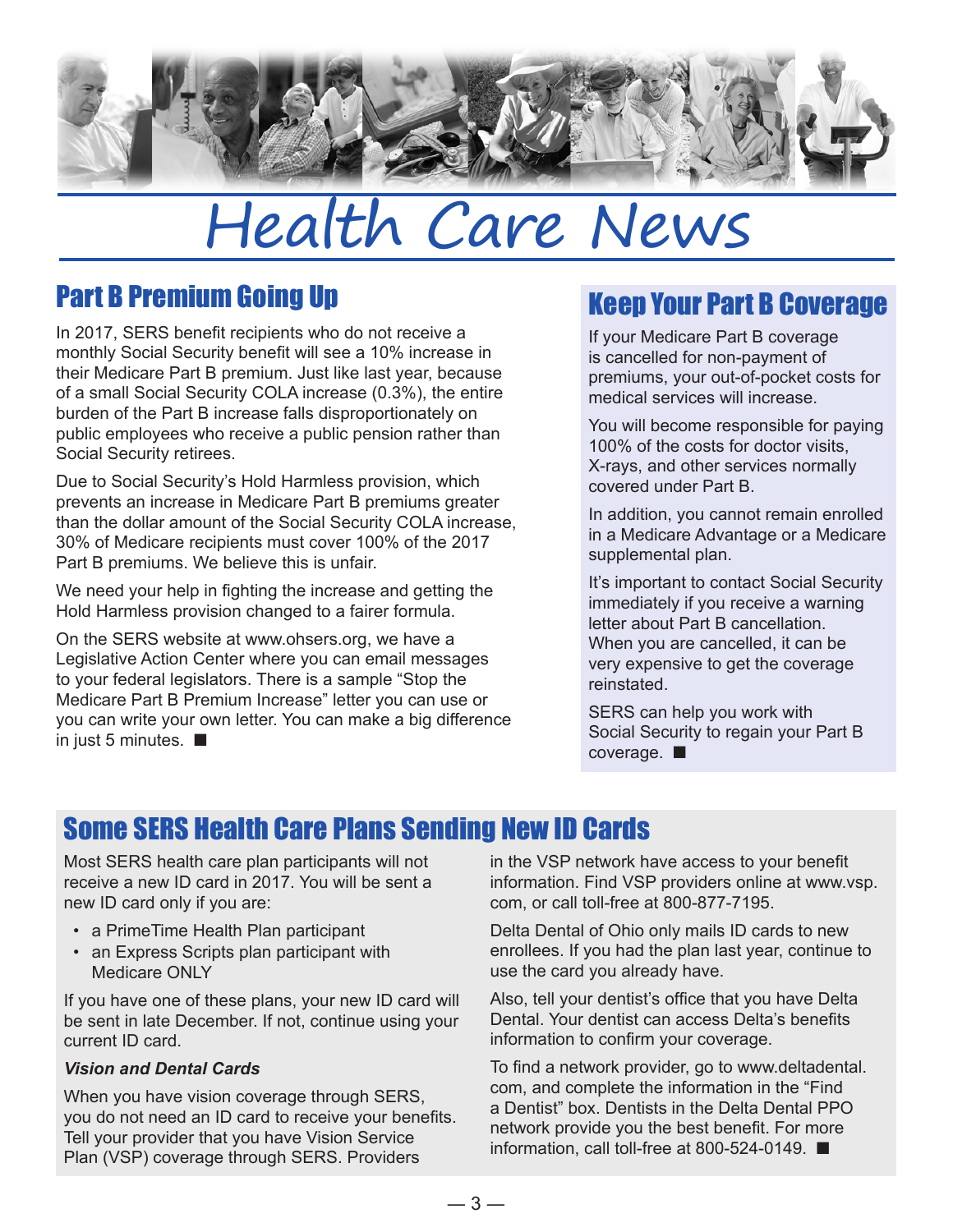## Spot a Scam

It's not always easy to spot a scam, but if you follow these rules, you may spare yourself some aggravation. They might also keep you out of harm's way by keeping your money in your own pocket.

#### *Be suspicious of:*

- 1. Phone messages with a computer-generated voice stating that you won a prize.
- 2. Phone calls from a family member, particularly a grandson or granddaughter, saying he/she has car trouble, or is in some kind of trouble, and needs you to send money.
- 3. Phone calls or emails from the IRS.
- 4. Emails from your bank requesting personal information or account numbers due to a security breach.
- 5. Phone calls or emails from charity organizations asking for your debit card number.
- 6. Phone calls from federal courts, U.S. Marshals, or law enforcement officers threatening arrest and seeking to collect a fine for failing to report for jury duty.
- 7. Phone calls saying that you won a money prize, but in order to be awarded the prize, you need to pay the taxes on it.

Always look up phone numbers and email addresses. Those given over the phone or on listed emails are often bogus. Double check, or you may pay the price.

#### *Joanne's Story*

"Joanne" never felt luckier. She just received a phone call informing her that she was one of the winners of the Publishers Clearing House sweepstakes.

She couldn't believe it. However, before the prize patrol could deliver the big check-she needed to pay the taxes on the money first–and she needed to pay with a money order. She also was cautioned not to tell any family members that she had won. "As soon as you win a prize like this, people come out of the woodwork," she was told.

Joanne wasted no time. She sent off the money order immediately, and told no one about becoming a big winner.

Surprisingly — the prize patrol never came — even though she paid the \$2,000 in taxes. She was so confused. What happened?

## Did You Know?

**System Upgrade:**

We are upgrading our benefit system. This means better service to you; but while we are in transition, you may experience some longer than usual turnaround times and new login procedures. Please be patient.

## Warm up with Winter Activities

Looking for some fun this winter? There are plenty of activities around Ohio to keep you busy.

*Buckeye Lake: Frozen Fun on the Lake* As a state-owned park, Buckeye Lake sports ice-fishing during the winter season. Bring your pole, and your fishing license.

740-467-2690

#### *Cincinnati: All Aboard for Train Display*

The Cincinnati Museum Center features an elaborate model train display and familyfriendly activities. 800-733-2077

#### *Cleveland: Ice Cabin Fever*

Celebrate all things winter at the annual Medina Ice Festival. Held on the village square downtown, the festival includes icecarving displays and contests, vendors, and family activities. 330-722-6186

#### *Columbus: Lace Up Your Skates*

Skate outdoors at the Columbus Blue Jackets Winter Park. The NHL-size ice rink, located near Nationwide Arena, opens January 22, 2017. Cost to skate is \$5, and includes skate rental. 614-246-2000

#### *Toledo: Jump Back in Time*

Nostalgic for days gone past? Visit Toledo's Historic Old West End to tour this vintage neighborhood which features one of the oldest and largest collection of Victorian and Edwardian homes in the nation.

419-244-6781

It's easy; Joanne got scammed. ■

 $-4-$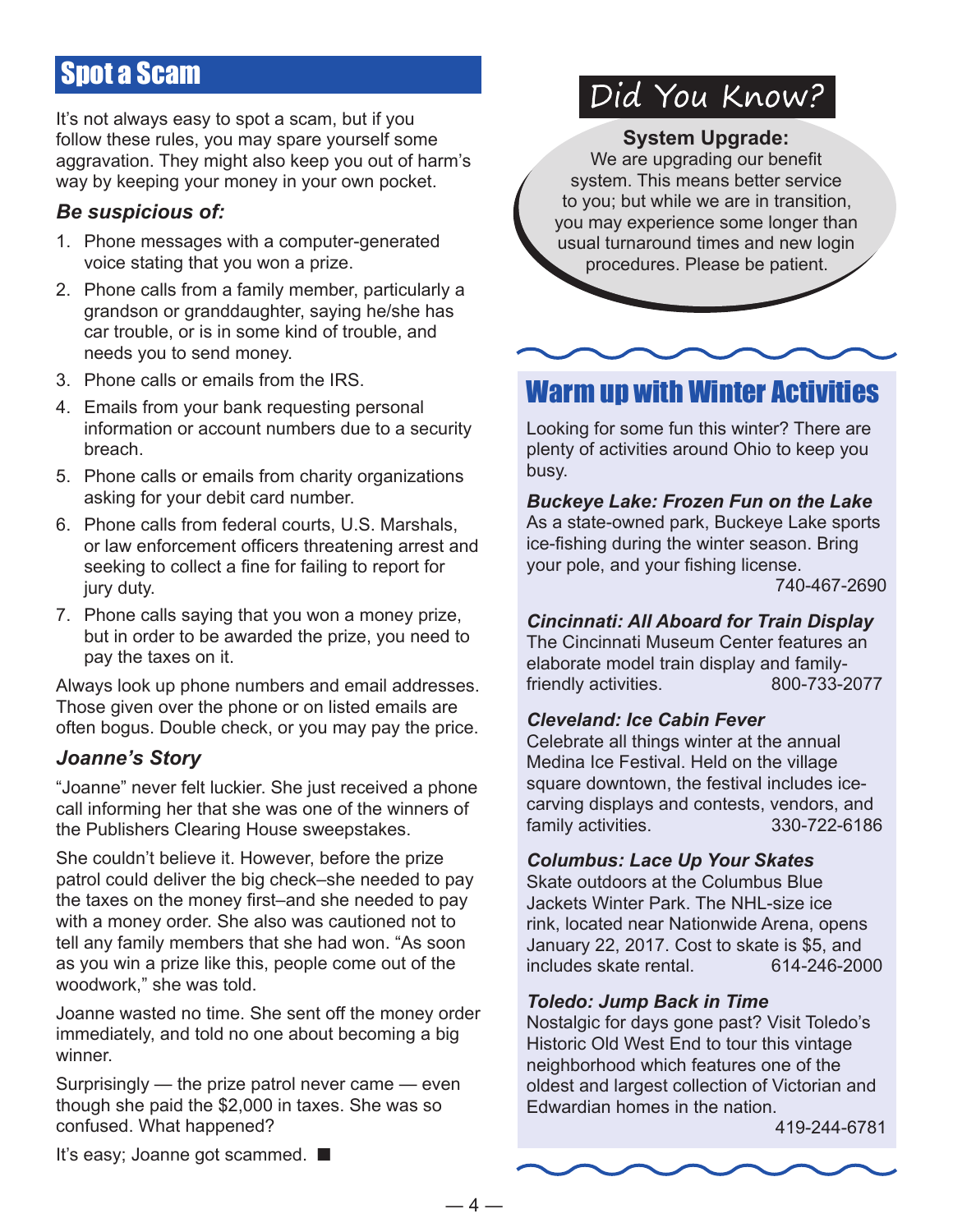# **Partners**  IN HEALTH & WELLNESS



## Waiting for the Body to Heal

#### *Retiree More Than Ready to Return to Active Lifestyle*

Anyone who has enjoyed a dip in the Worthington community pools during the past 26 years has Stan Arsenault to thank for helping to keep the pools in working order. Stan has been involved in the pools' maintenance since retiring from Worthington City Schools as facilities manager in 1989.

When the adult swimmers take to the water for early morning workouts, Stan works behind the scenes doing heating repairs to light plumbing to painting.

"I get up at 5 a.m. and I am at the pool by 6 a.m.," says Stan.

A mechanical whiz at fixing things, Stan also recognizes that he is not as young as he once was. "You weigh the situation you're in and you don't put yourself at risk," he says.

While not keen on swimming himself, Stan enjoys having a regular routine and the interaction with the staff and swimmers.

"It keeps you moving," says Stan, of the job. "I have a lot of good friends there."

Swiminc, a non-profit, operates the four pools located at the Thomas Worthington High School campus. The little kids love the splash pad that was added several years ago, says Stan.

Stan underwent surgery in early October to repair



*Stan Arsenault with Sweet Pea.*

disconnected tendons and ligaments in his ankle. He has been under doctor's orders not to put any weight on the ankle for at least 12 weeks.

For someone as active as Stan, it has been a challenge for him to stay off his feet for so long. Get-well cards fill the top of the Arsenaults' piano, including a card signed by the pool staff and many of the swimmers.

Sweet Pea – the family's pet Havanese – has not minded having Stan all to herself. She has a lap to sit in whenever she chooses.

Stan's wife, Gale, also has not minded having her husband around more. "He's a good patient. He tries not to be grumpy," she says.

"It doesn't do you any good to alienate the people looking after you," chimes in Stan.

In February, the Arsenualts will celebrate their 60th wedding anniversary. They have four daughters and five grandchildren. The two met at a USO dance while Stan was on active duty serving in the U.S. Air Force as a mechanic.

His plans are to return to his pool job once his ankle is strong enough and he has completed his physical therapy.

"I think I will be ready for the summer pool season," says Stan. ■

## SERS Marketplace Wraparound Plan

#### *Clock Ticking for Non-Medicare Plan Enrollees to Consider New Coverage Option*

SERS health care participants who are considering the new SERS Wraparound Plan option only have until December 15 to enroll in a Marketplace plan if they want their coverage to start on January 1, 2017.

The first step is to contact a counselor at our partner, HealthSCOPE Benefits, to learn more about the Health Insurance Marketplace and the SERS Wraparound Plan.

The counselor will review the Marketplace plans available where you live, what each plan will cost, what benefits are provided, and which hospitals and doctors are in each plan's network. The counselor will provide you with a comparison between the best plans available in the Marketplace that fit your needs and your current SERS coverage.

The counselor also will tell you whether you are eligible for a federal subsidy to help pay your premium and what your premium would be.

In addition to the federal subsidy that may be available to you, the SERS Wraparound Plan will provide benefits to lower your out-of-pocket health care costs. You pay no additional premium for the SERS Wraparound Plan.

The SERS Wraparound Plan is not available to anyone who has waived SERS coverage or who is eligible for Medicare. To receive the SERS Wraparound benefits, you must complete the Marketplace enrollment process through HealthSCOPE Benefits toll-free at 888-236-2377.

Here is an example of how the Marketplace Wraparound Plan

works. Let's say you enroll in a Marketplace plan that has a \$4,000 deductible. Your out-of-pocket expenses that apply to the deductible add up to \$2,400. With the SERS Wraparound Plan, you will be reimbursed for \$2,000 of the deductible that you paid out-of-pocket.